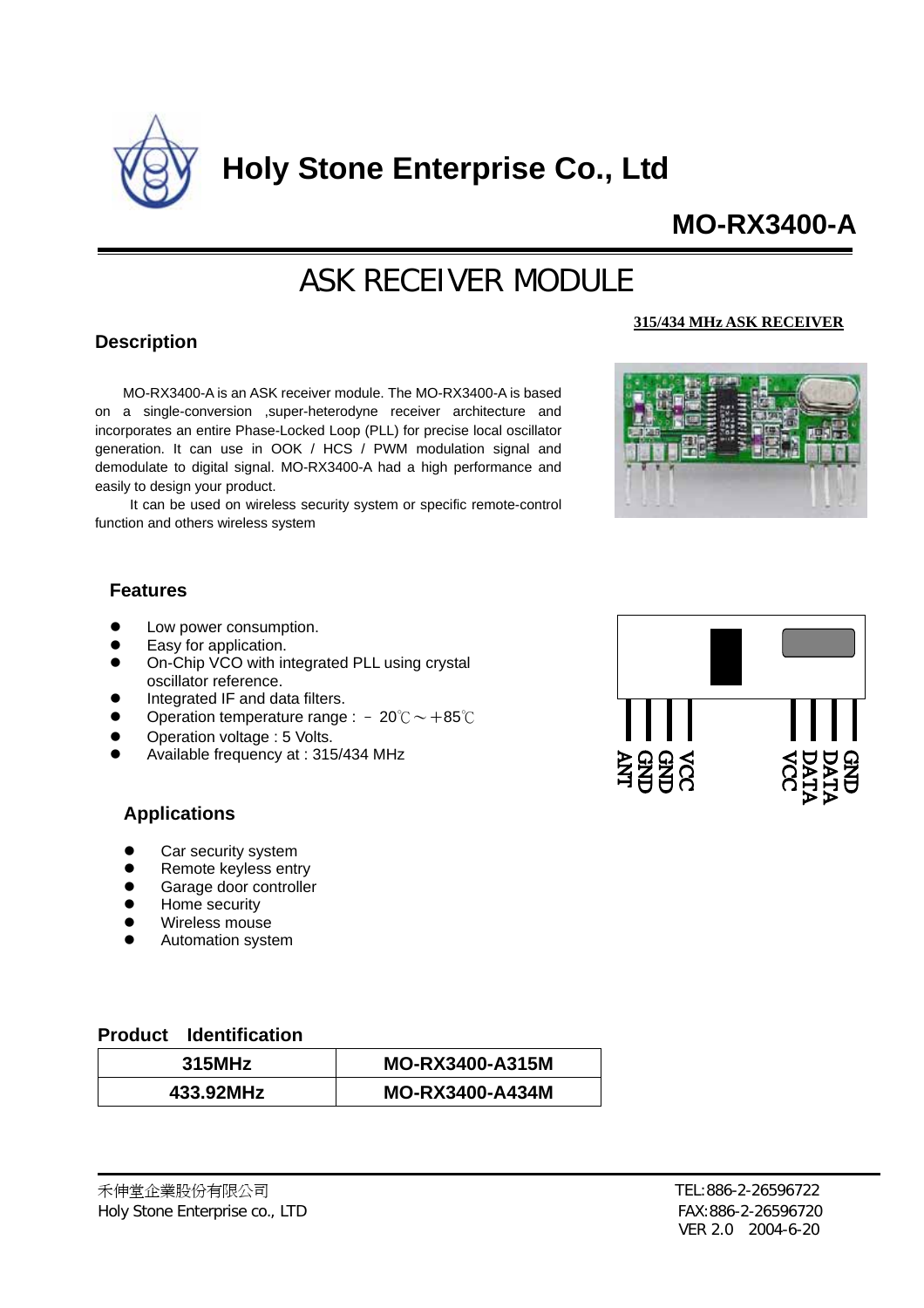#### **Abso lute Maximum Ratings**

| <b>Parameter</b>      | Rating         | <b>Units</b> |
|-----------------------|----------------|--------------|
| Supply Voltage        | 5.5            | V DC         |
| Operating Temperature | $-20$ to $+85$ |              |

#### **Electronical Characteristics**

| <b>Parameter</b>         | <b>Symbo</b> | <b>Condition</b>        |        | <b>Specification</b> |                |            | Unit |
|--------------------------|--------------|-------------------------|--------|----------------------|----------------|------------|------|
|                          |              |                         |        | Min.                 | <b>Typical</b> | Max.       |      |
| <b>Operation Voltage</b> |              |                         |        | 4.5                  | 5              | 5.5        | V    |
| Sensitivity              | Psens        | $Vcc=5.0V$ ,            | 315MHz |                      | $-107$         | $-103$     | dBm  |
|                          |              | 1Kbps Data Rate         | 434MHz |                      | $-105$         | $-102$     | dBm  |
| ASK out logic HIGH       | <b>VOH</b>   | Iload = $10 \mu$ A      |        | $0.7*Vec$            |                |            | V DC |
| ASK out logic LOW        | <b>VOL</b>   | Iload = $10 \mu$ A      |        |                      |                | $0.3*$ vcc | V DC |
| Supply current           | Icc          |                         |        |                      | 2.3            | 3.0        | mA   |
| Tune on Time             | Ton          | Vcc 0ff-turn on         |        | 25                   | 30             |            | ms   |
| Data Rate                |              |                         |        | 300                  |                | 8k         | bps  |
| Output duty              |              | Vcc=5V; 1kbps data rate |        | 40                   |                | 60         | $\%$ |

### **Pin Dimension**



| Name | Dimension           | Name | Dimension           |
|------|---------------------|------|---------------------|
|      | $43mm + -0.5mm$     |      | $ 2.54$ mm + -0.3mm |
|      | $12.4$ mm + -0.5mm  | 10   | $5mm + -0.5mm$      |
|      | $ 25.4$ mm + -0.3mm |      | $6mm$ (Max)         |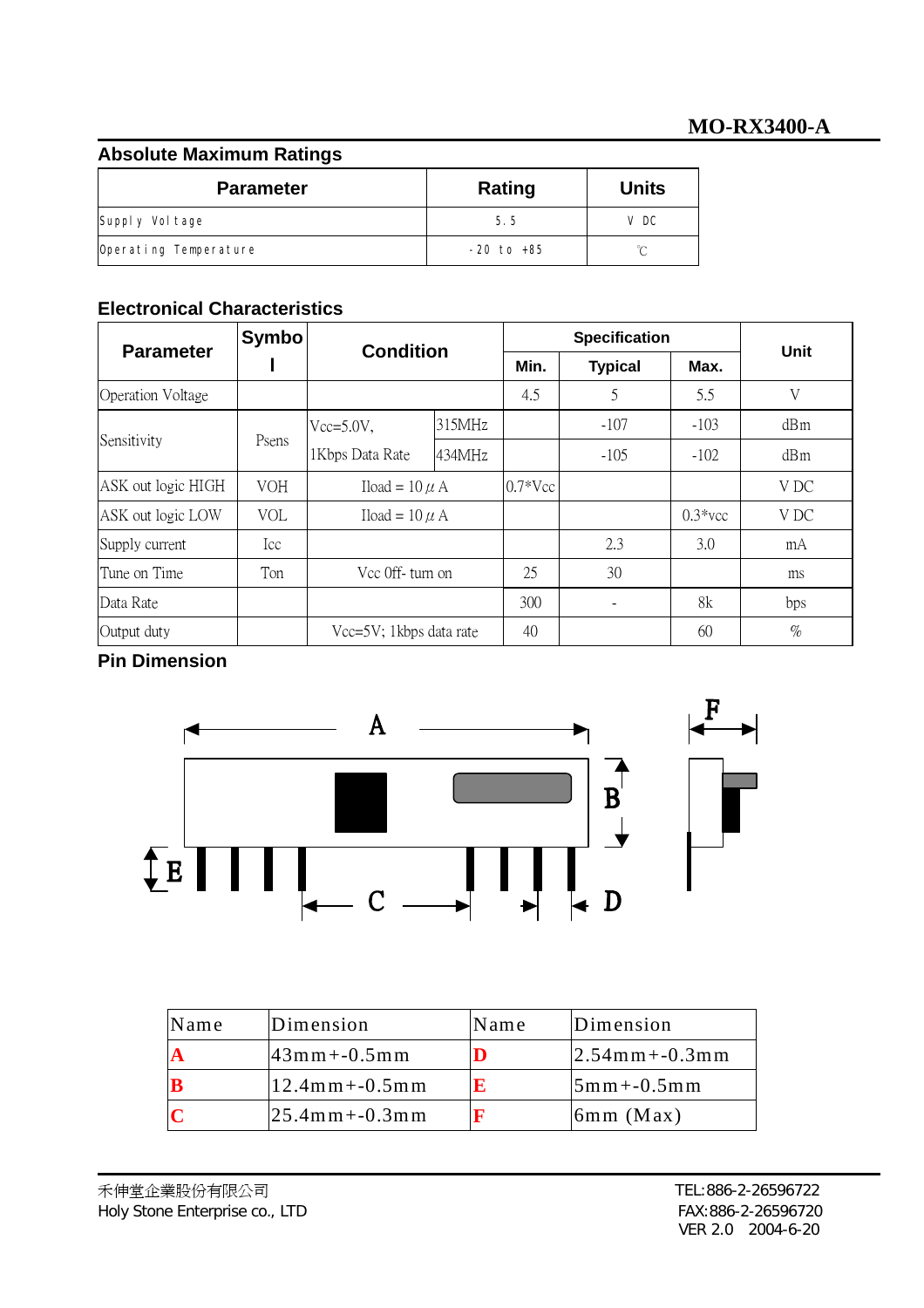## **Typical Characteristics**